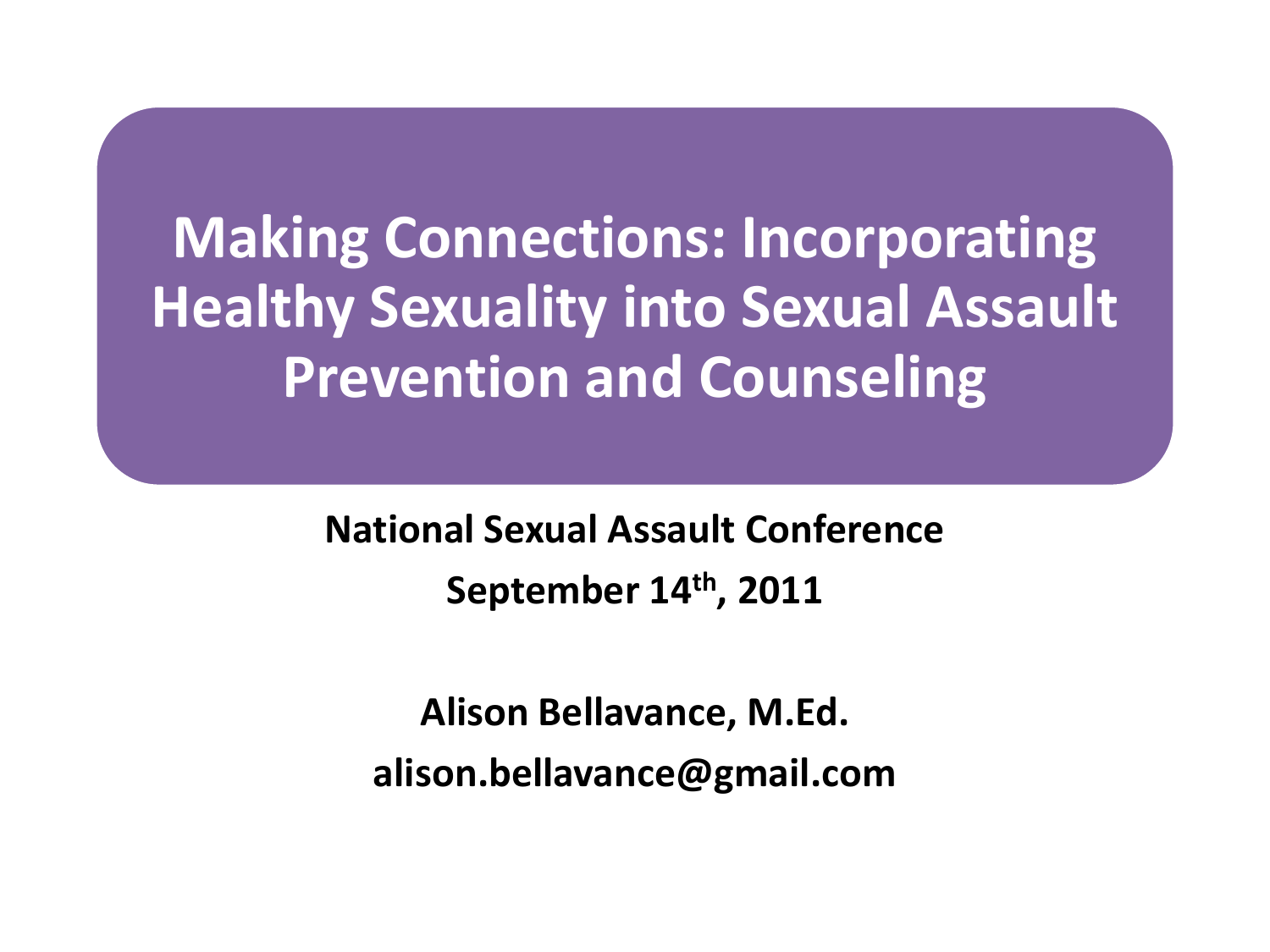# **The Why?**

Historically, the fields of sexuality education and sexual assault prevention and counseling have existed in separate spheres.

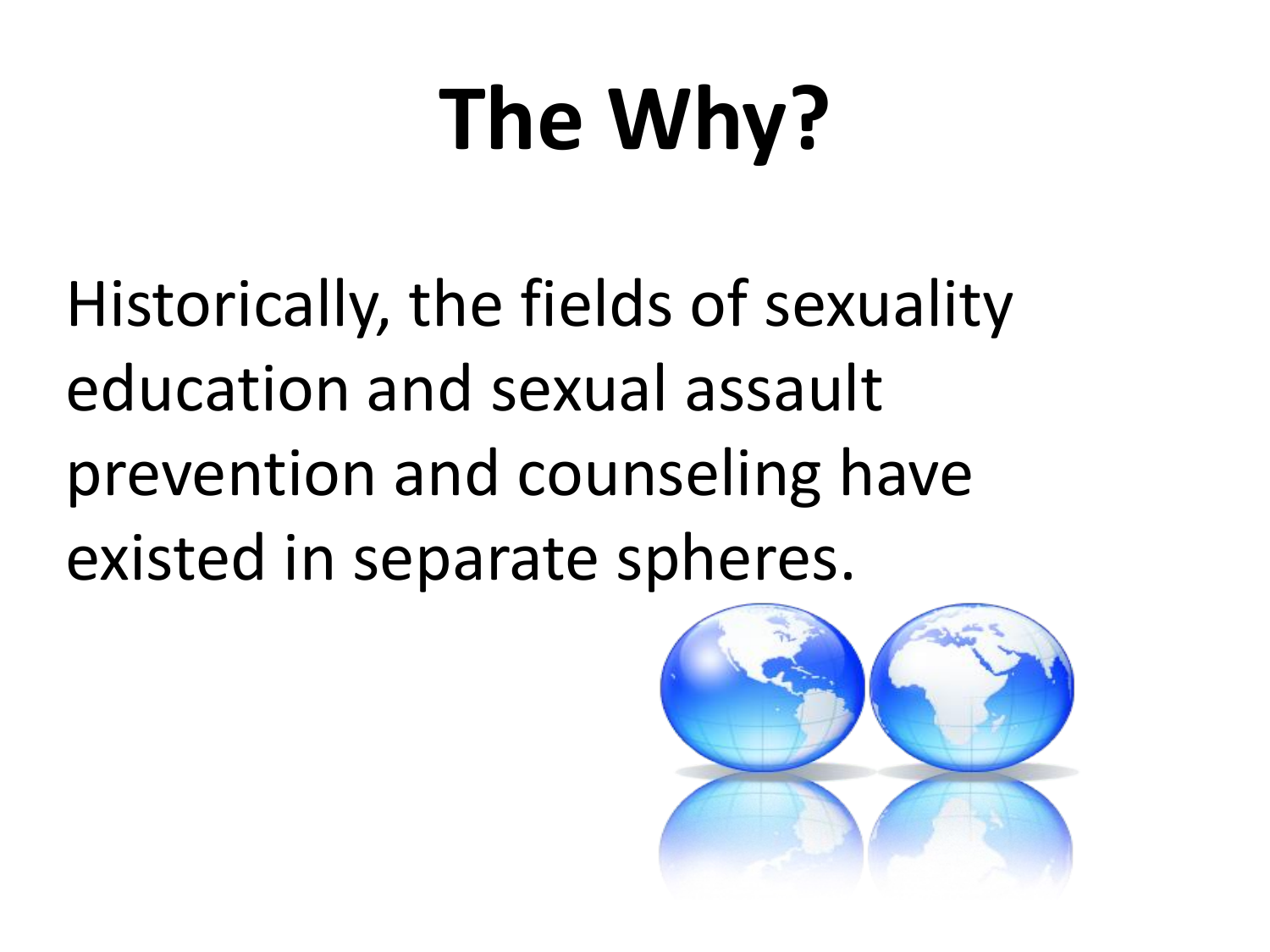# **The Why?**

In order to gain entry into classrooms, sexual assault prevention had to clearly define itself as focused on sexual violence and leave out content that may be construed as sexuality education.

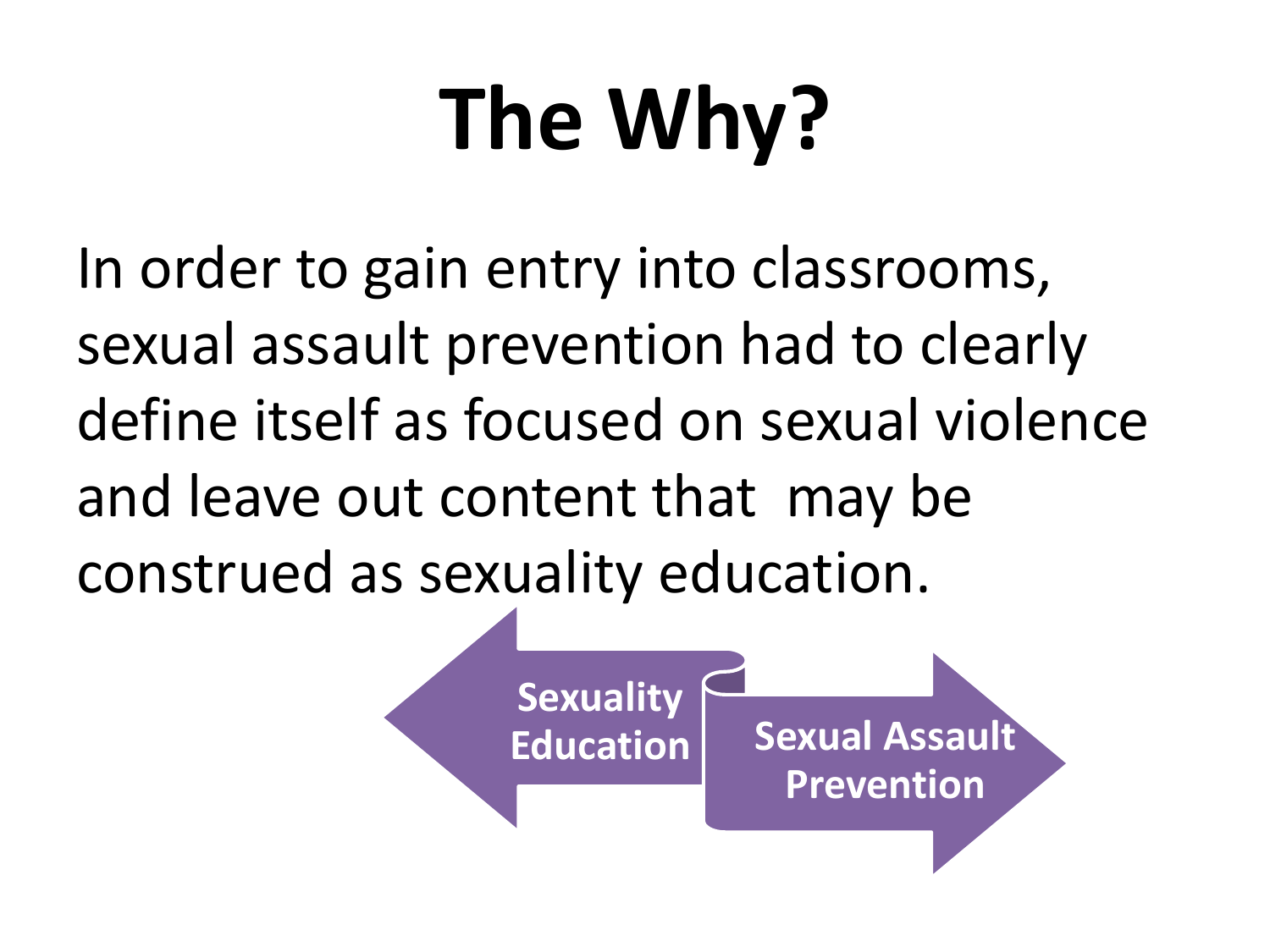# **The Why?**

Recently the argument has surfaced that, in order to provide truly effective sexual assault prevention and counseling, healthy sexuality education must be included in training for staff and as part of the overall discourse.

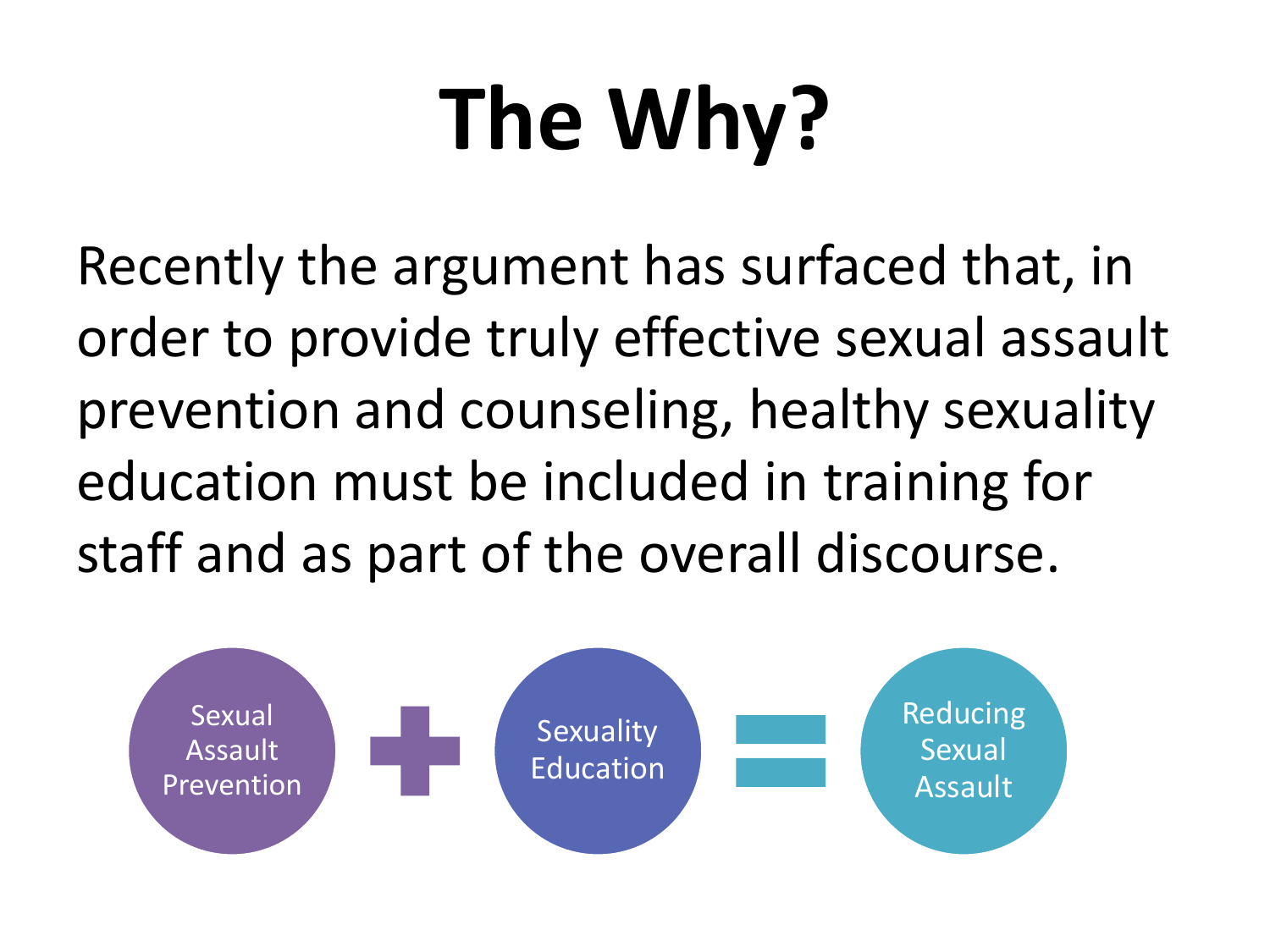#### **Foundations**

**Knowledge Increases Comfort**

• Increasing knowledge around sexuality has been shown to create more open attitudes and higher levels of comfort (Lewis & Bor, 1994). Training aimed at increasing knowledge around healthy sexuality will likely impact attitudes and help to increase comfort.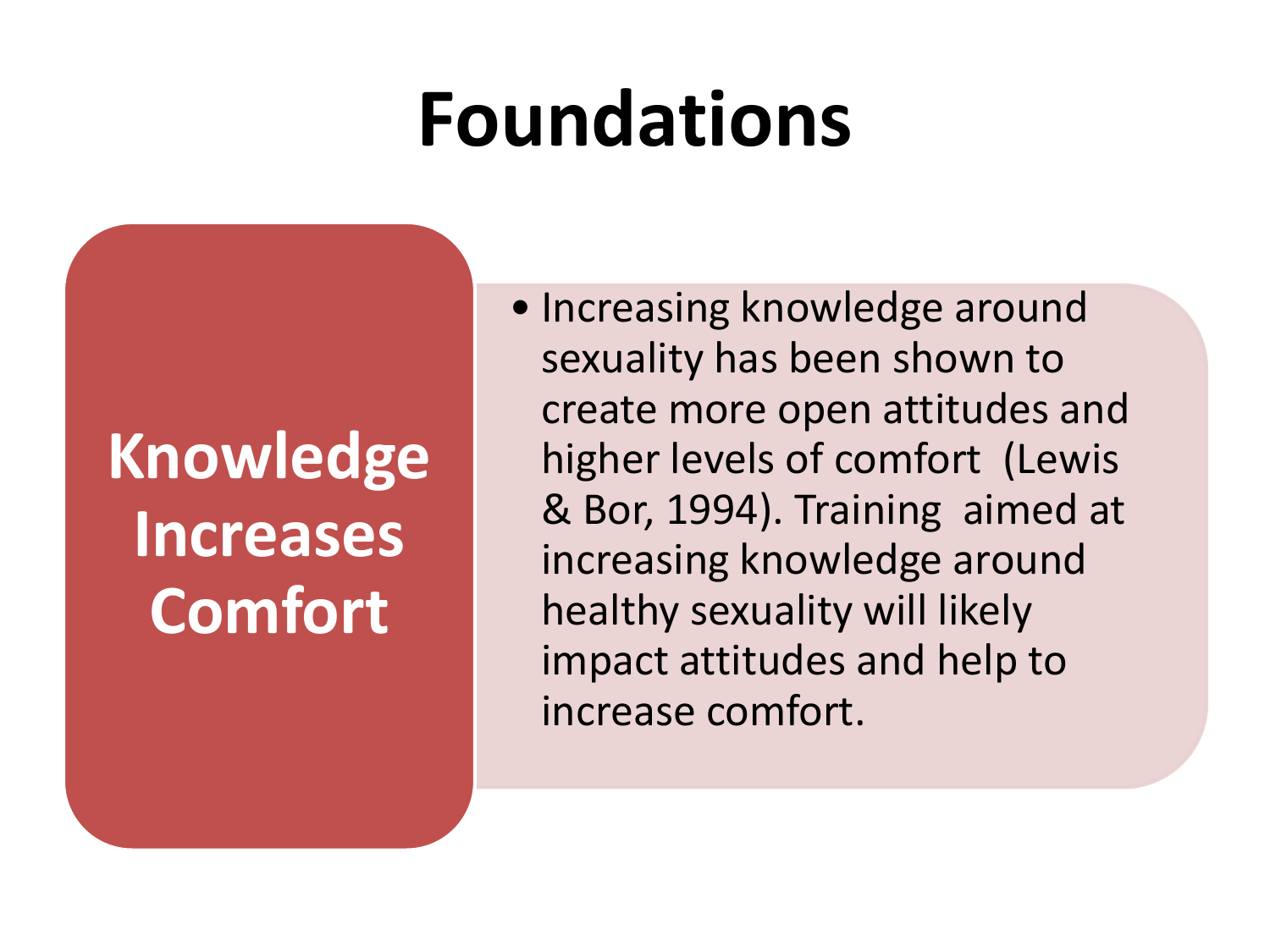#### **Foundations**

**Healthy Sexuality Education Can Help Support Sexual Assault Prevention Education**

• Incorporating healthy sexuality education into sexual assault prevention programs may help improve outcomes by teaching characteristics of healthy sexual interactions, allowing for avoidance of unhealthy interaction such as sexual violence (Perry, 2006).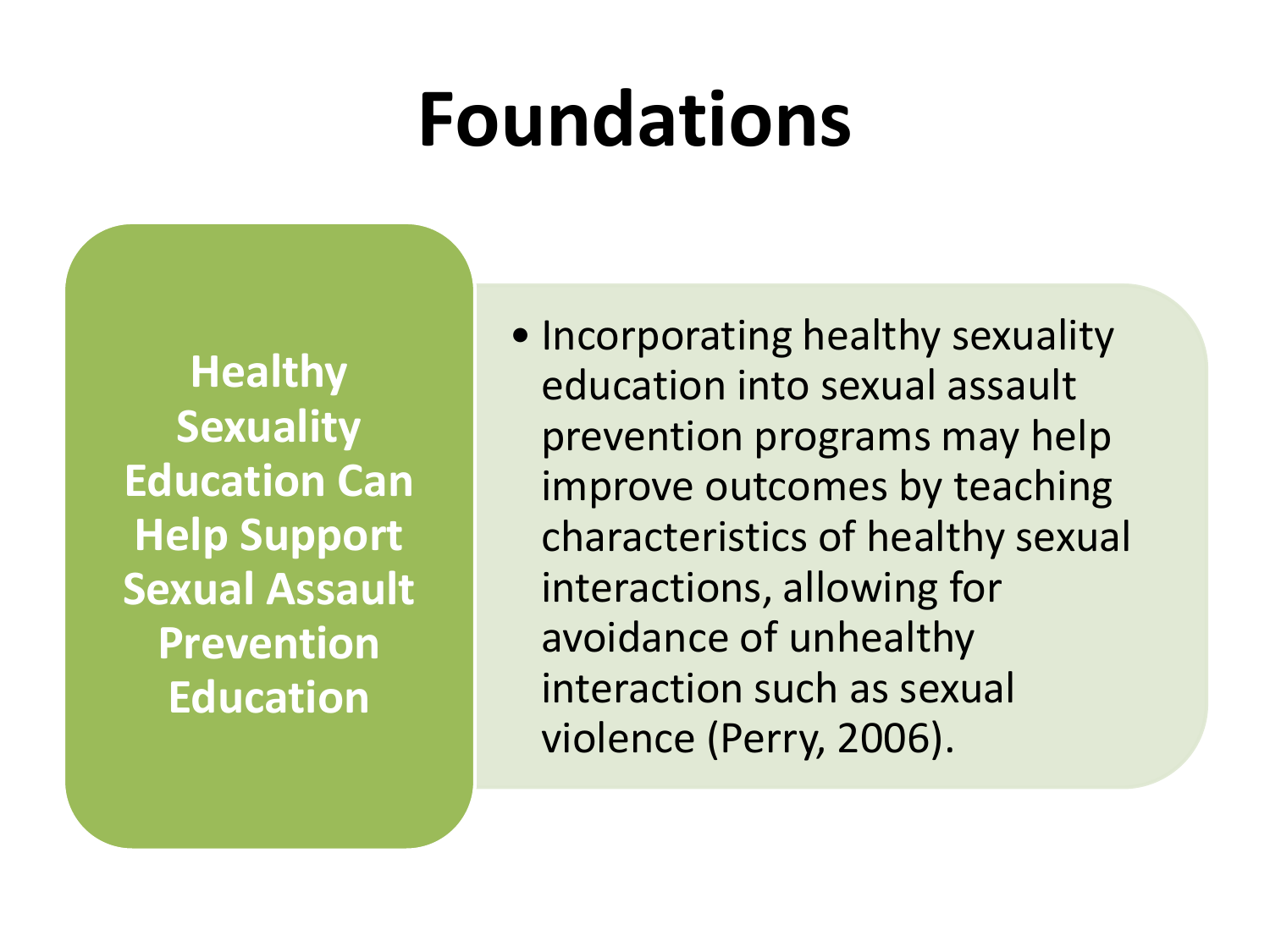#### **Foundations**

**Healthy Sexuality Information Can Help Survivors**

• 58.6% of female survivors experience sexual problems compared to 17.2% of nonassaulted women (Becker et al. in Bolen, 1993). Sexual assault counselors can utilize training around healthy sexuality to help support survivors who are facing sexual problems postassault.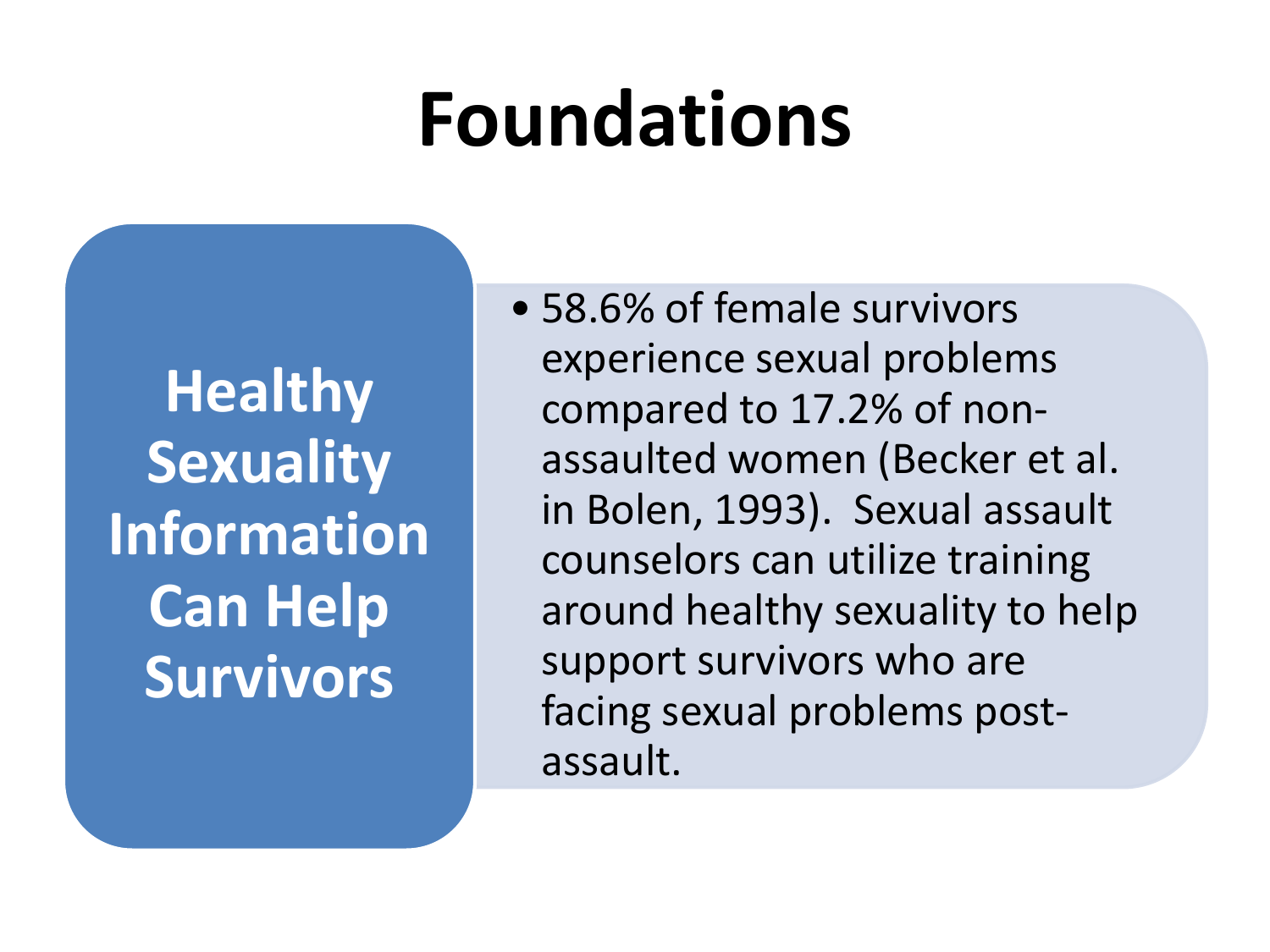#### **What is Healthy Sexuality?**

**Can be a difficult concept to define.** 

#### **A variety of definitions and models exist.**

**Activity-** *How would you define healthy sexuality?*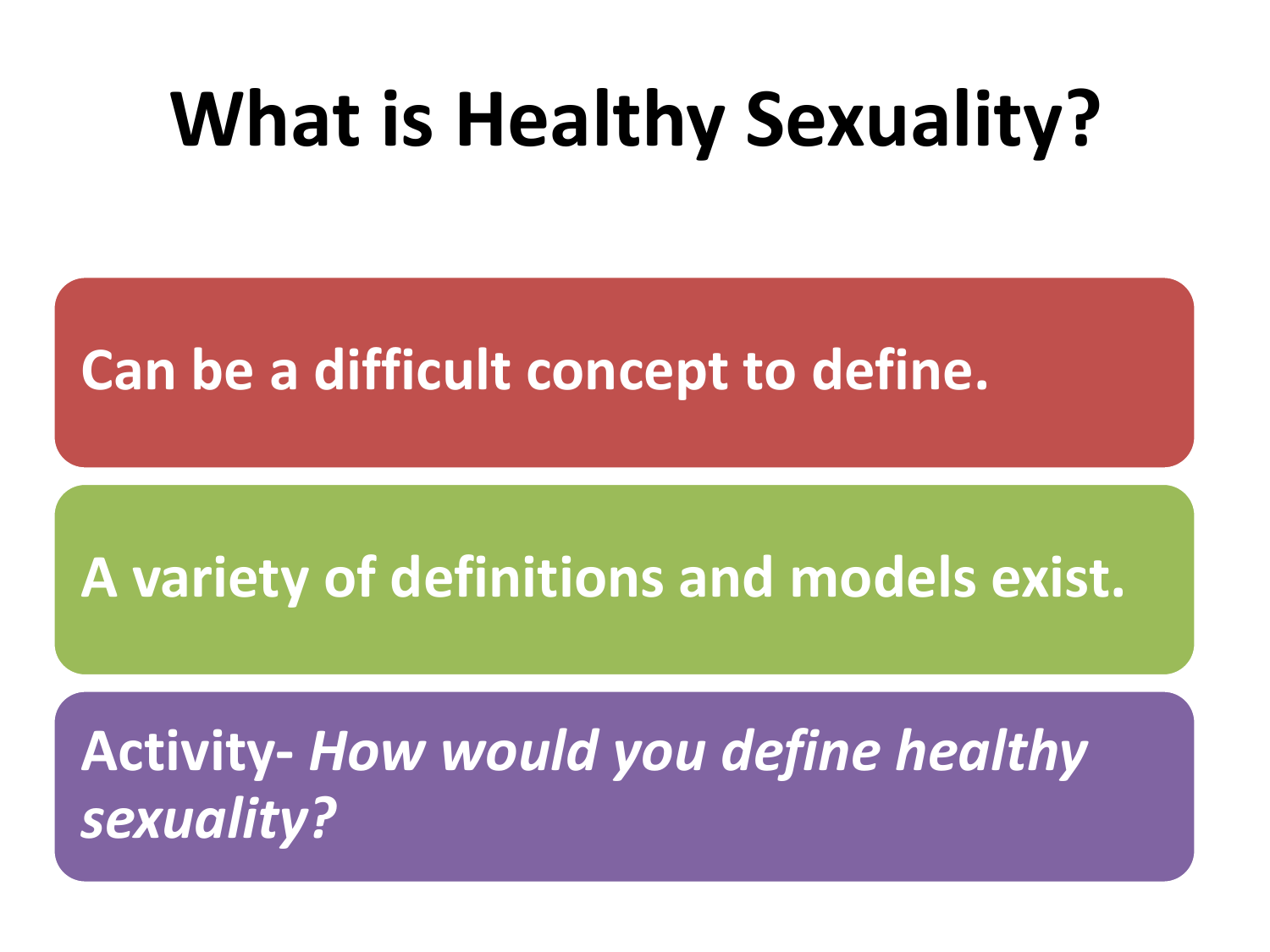#### **Characteristics of a Sexually Healthy Adult**

**Examining the characteristics of sexually healthy behavior can help give us a clearer understanding.**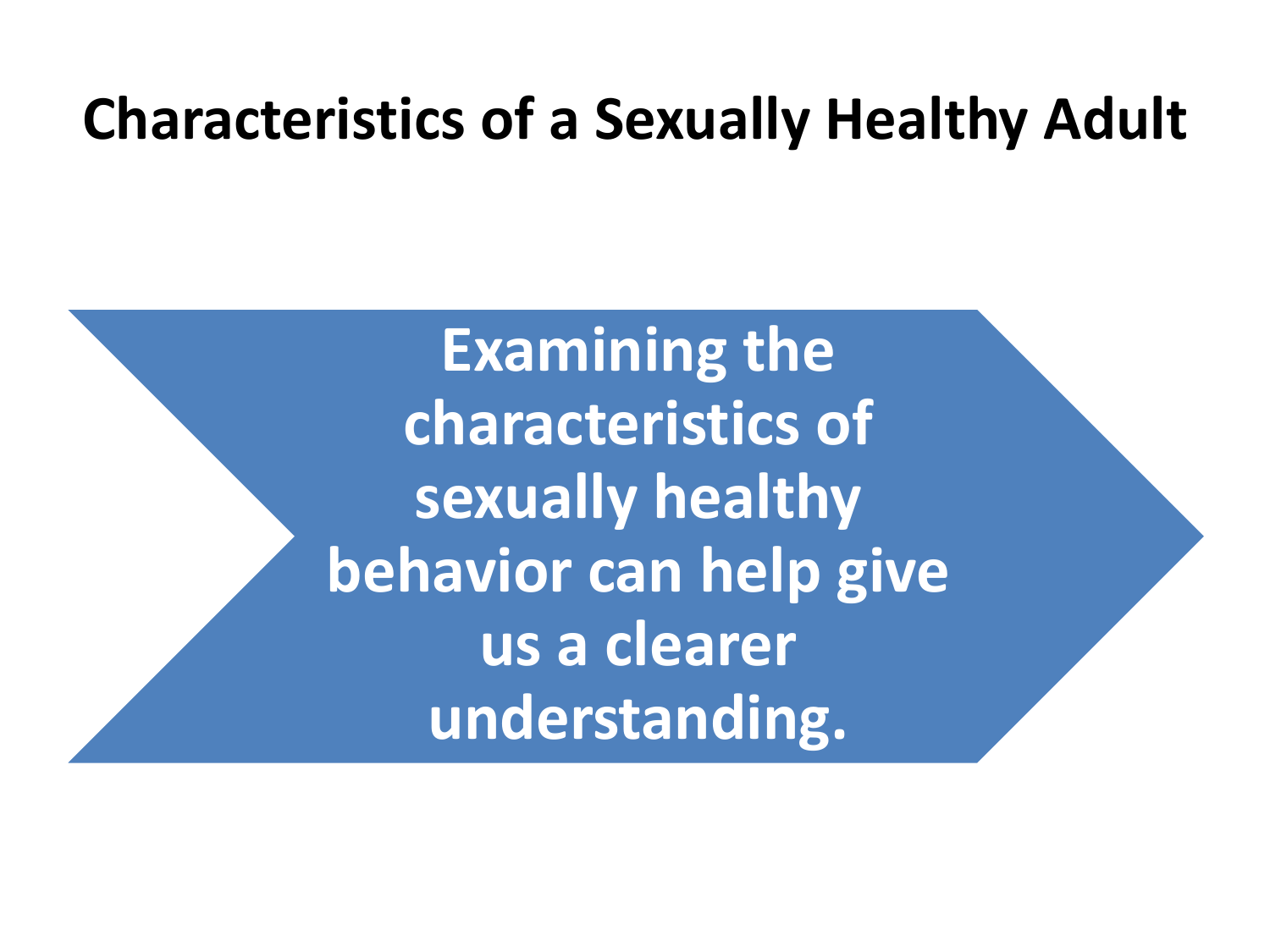# **Training Should Be…**



**Aimed at exploring values, building knowledge and increasing comfort.**



**Designed with input from sexual assault agency staff.**



**Learner directed and focused on problem solving.**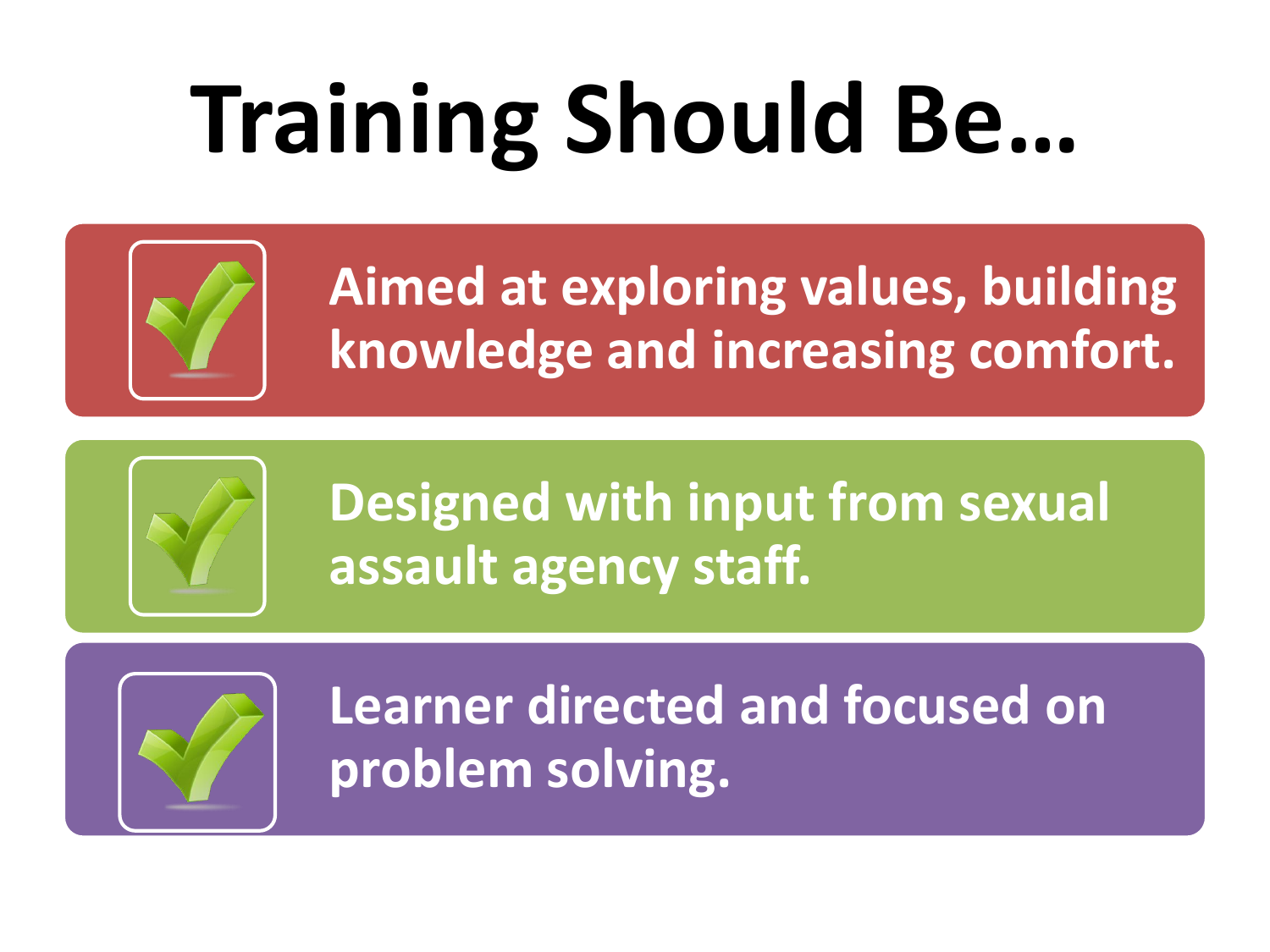### **Core Curricular Content**



**Communicating Around Issues of Sexuality**

**The Impact of Gender on Sexuality**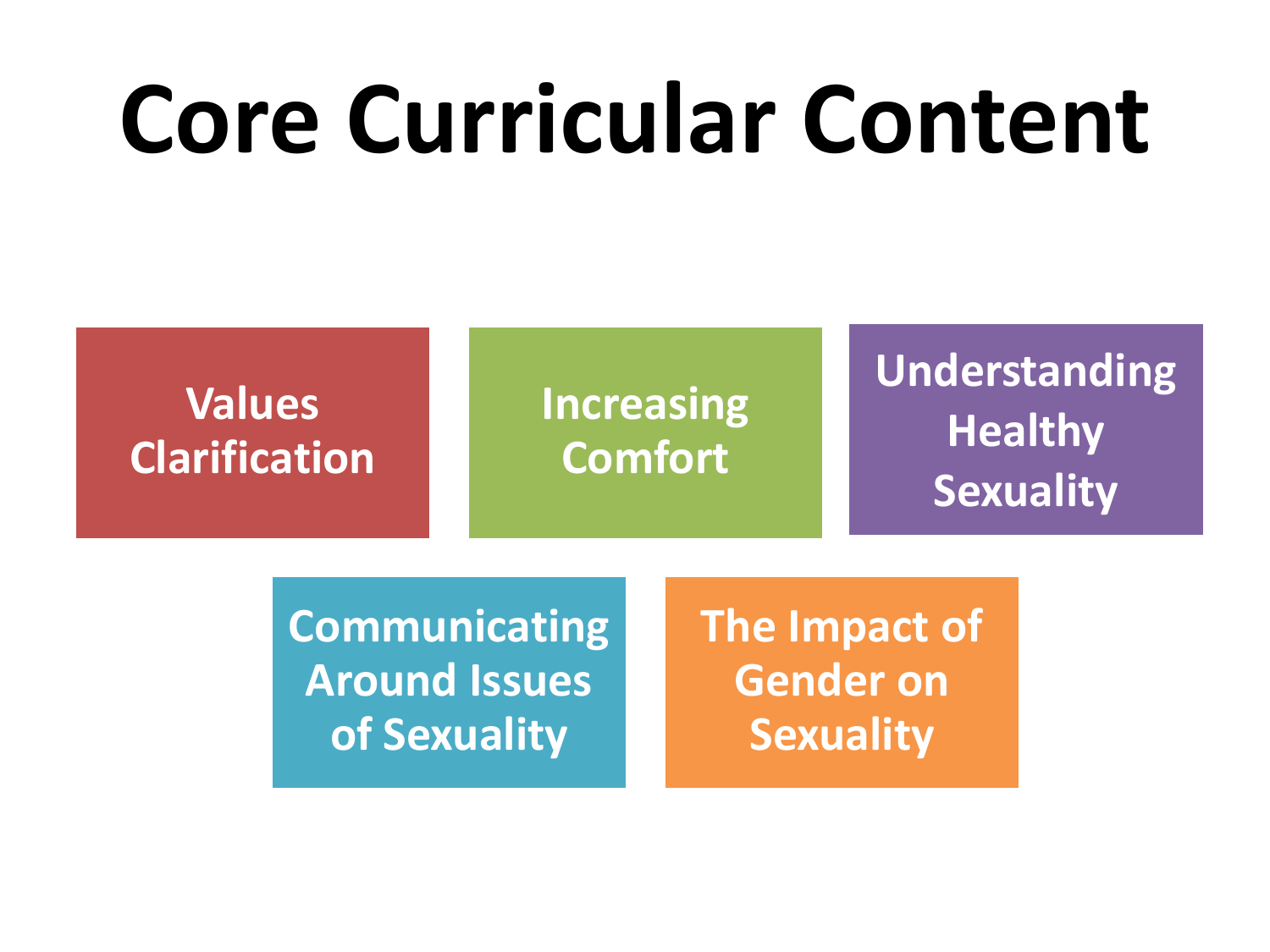# **Additional Recommended Content**

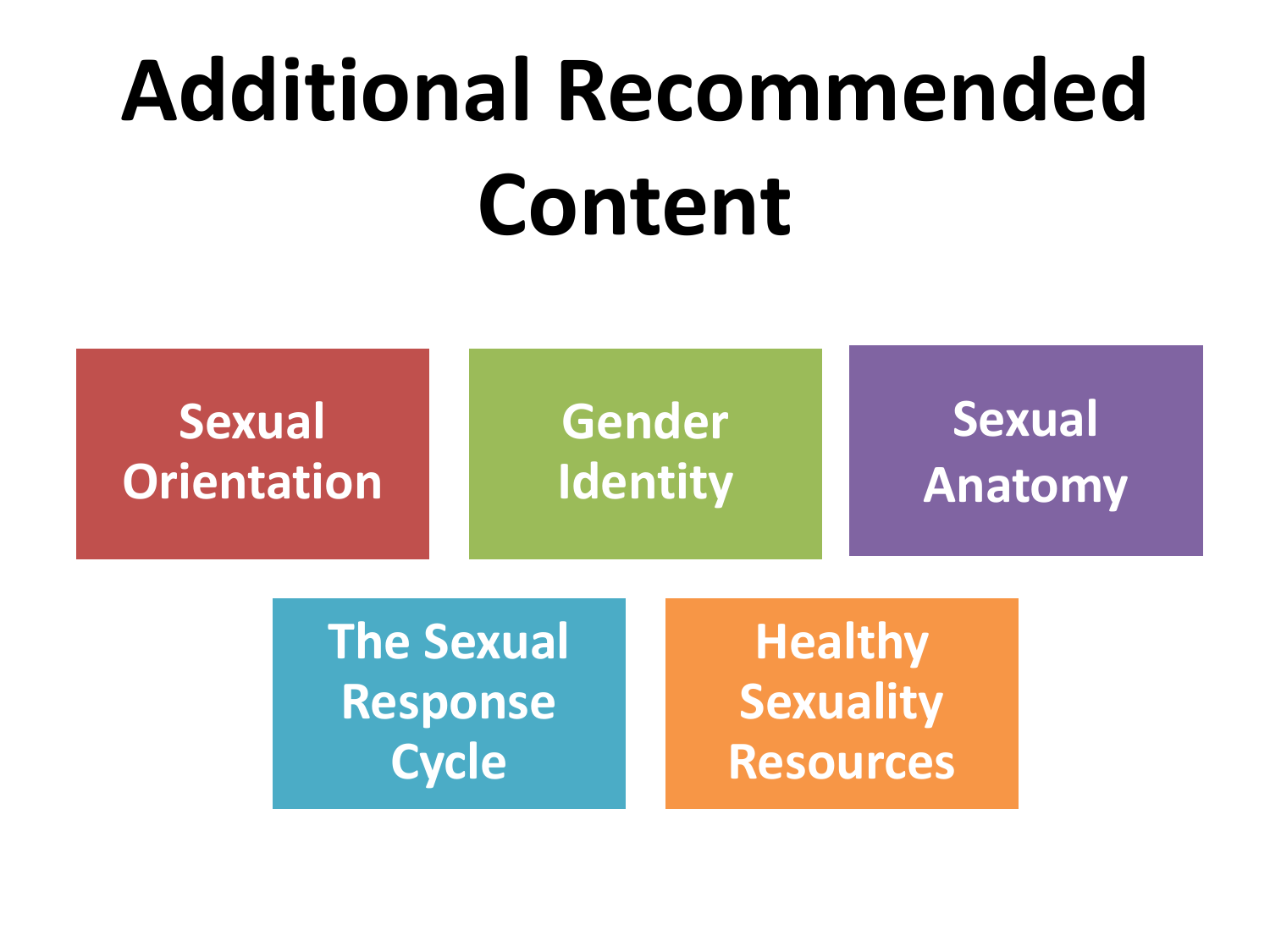## **Benefits**



**Increased provider comfort when dealing with issues of sexuality.**



**Increased information and resources available for clients served by sexual assault agencies.**



**Potential improvement in the delivery of sexual assault prevention education programs.**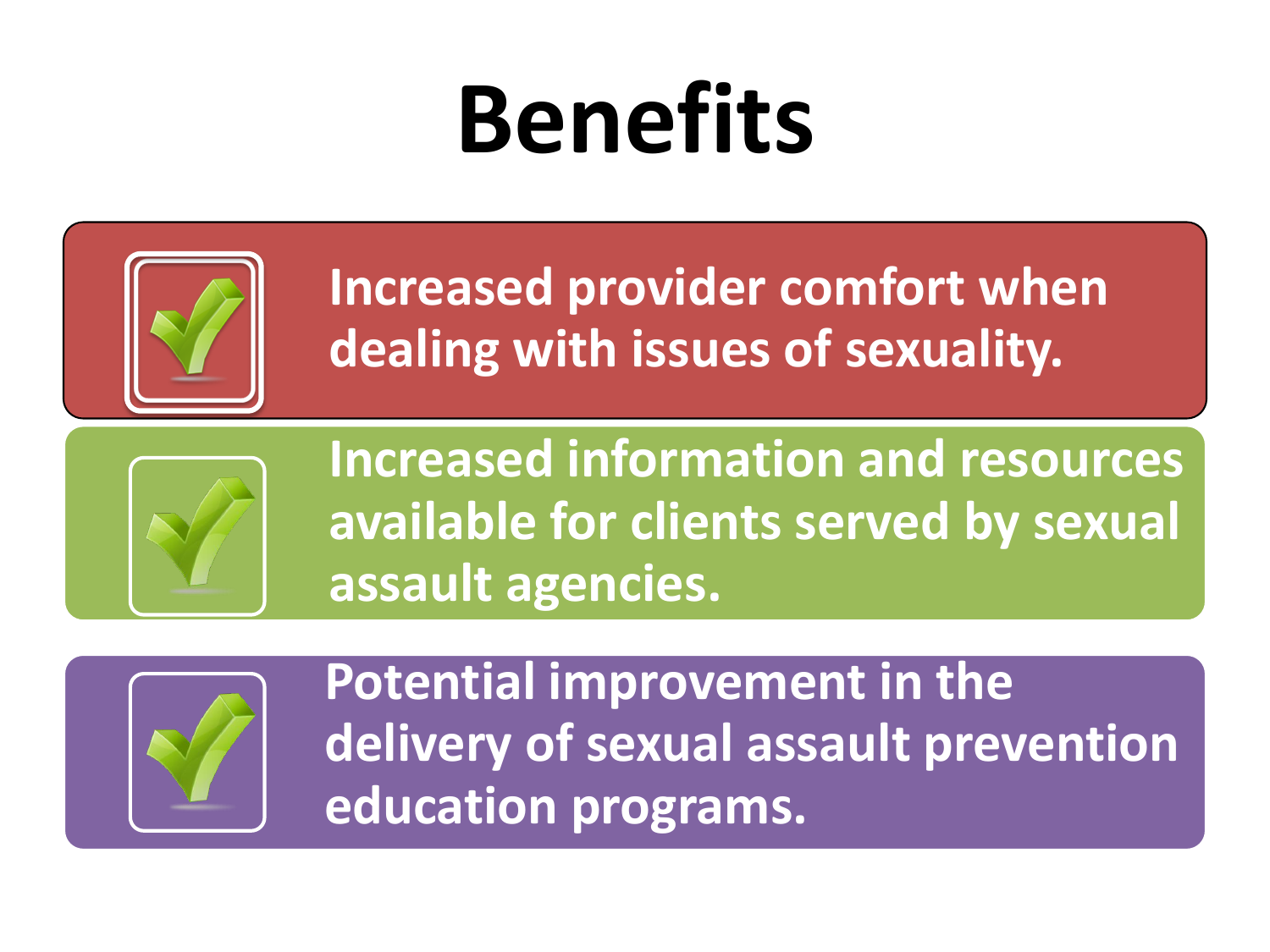### **Lessons Learned**

**Comfort level with issues of sexuality beyond sexual abuse and assault was relatively low.**

• **During needs assessment, many were reluctant to even complete the survey.**

**As predicted, staff indicated that they had received little to no healthy sexuality training.** 

• **Prior to training, participants expressed feeling less knowledgeable regarding healthy sexuality.**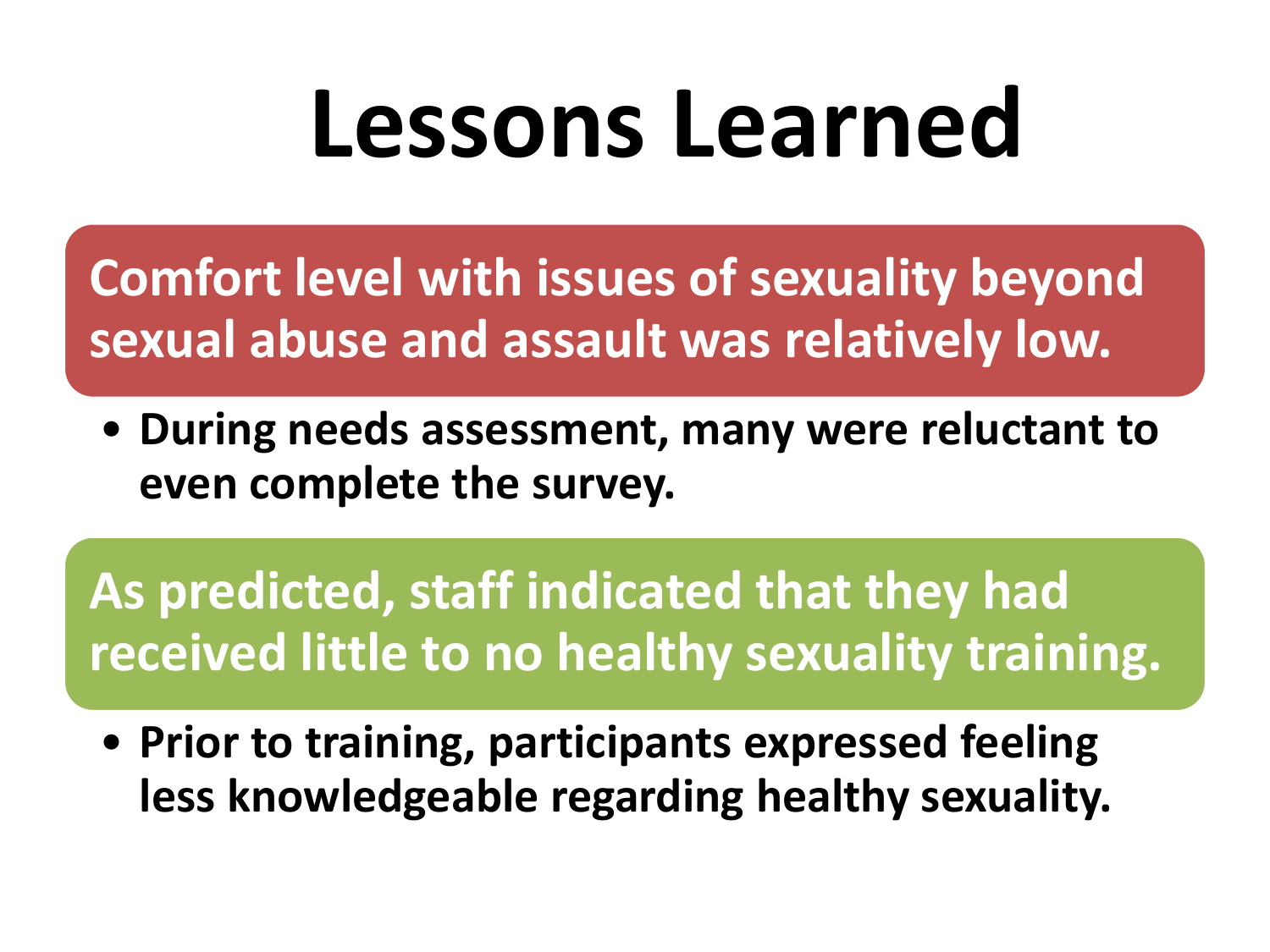### **Lessons Learned**

**Interest and engagement in training on topics related to healthy sexuality were high.**

• **Staff expressed interest in wanting to learn more.**

**Time constraints that non-profit agencies face are an important factor to consider.**

• **Training may need to be concise or broken up into multiple shorter trainings.**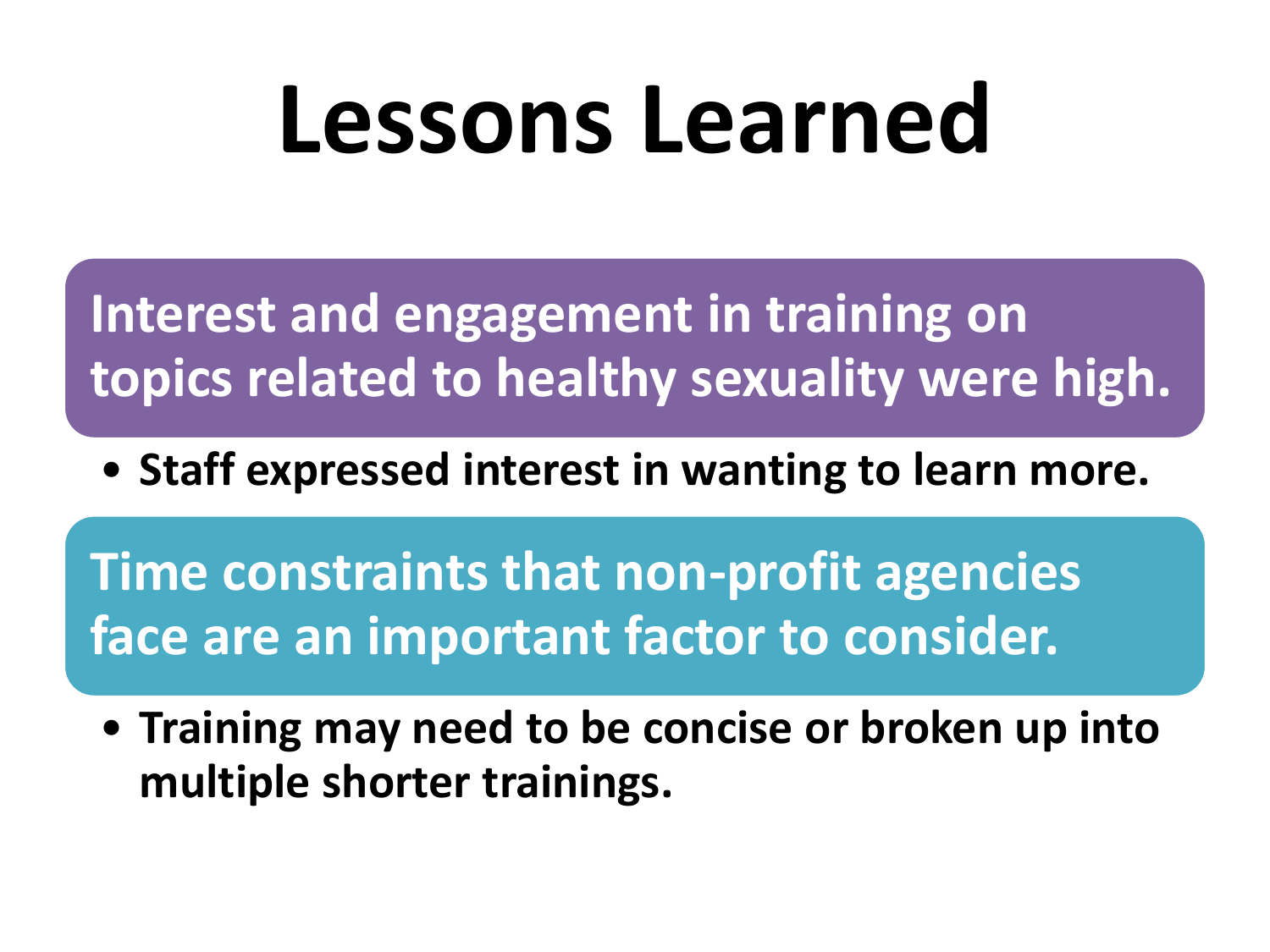# **Prior to Training**

#### **Conduct a Needs Assessment**

- Creates staff buy-in
- Allows training to be tailored to needs of your staff



#### **Build Partnerships**

- Planned Parenthood
- Community Based Organizations
- Sexuality Educators, Trainers, Consultants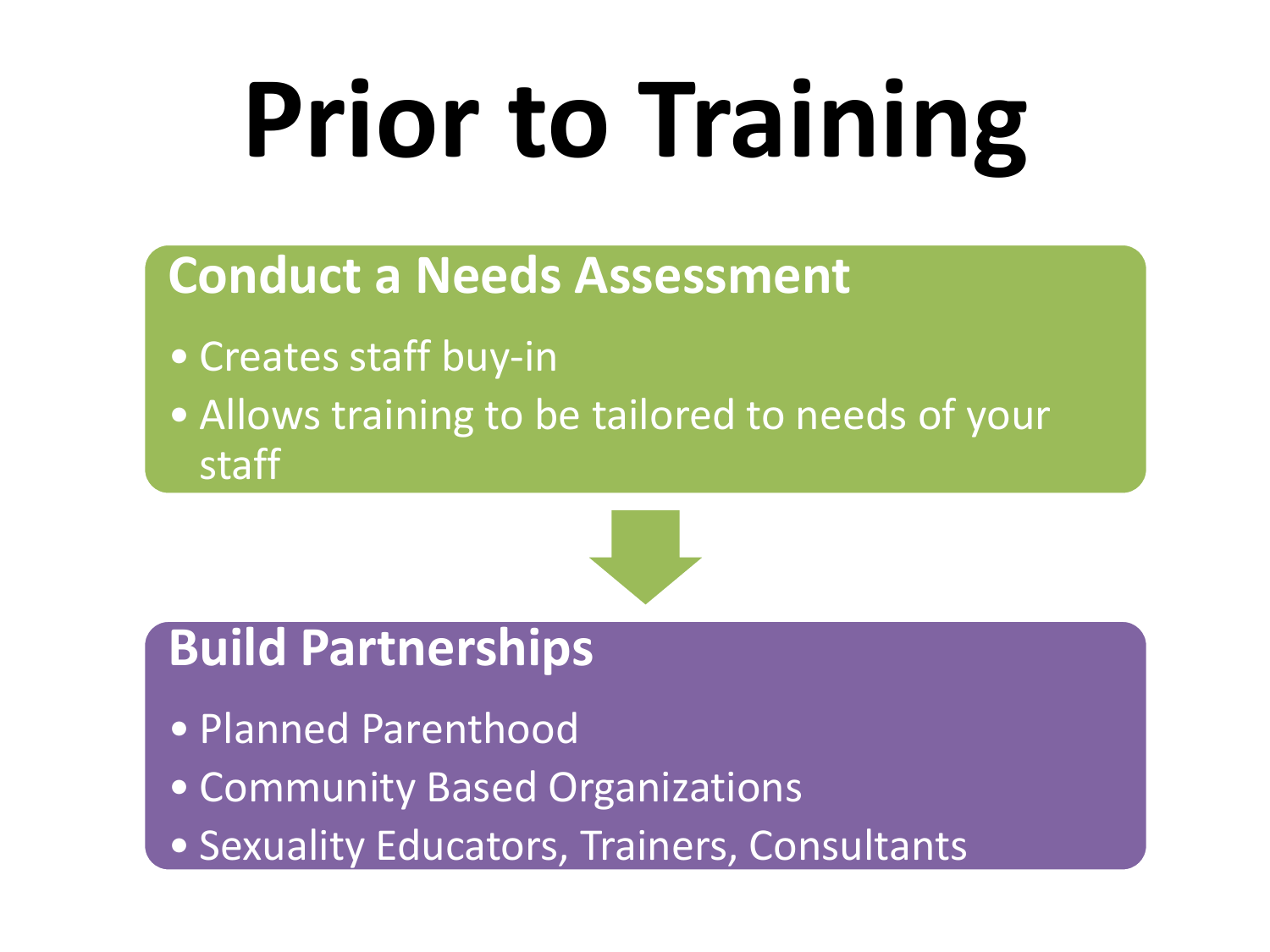# **Other Considerations**

Training around sexuality can be challenging and, in some cases, triggering. Both the *format* and the *facilitator* need to reflect this.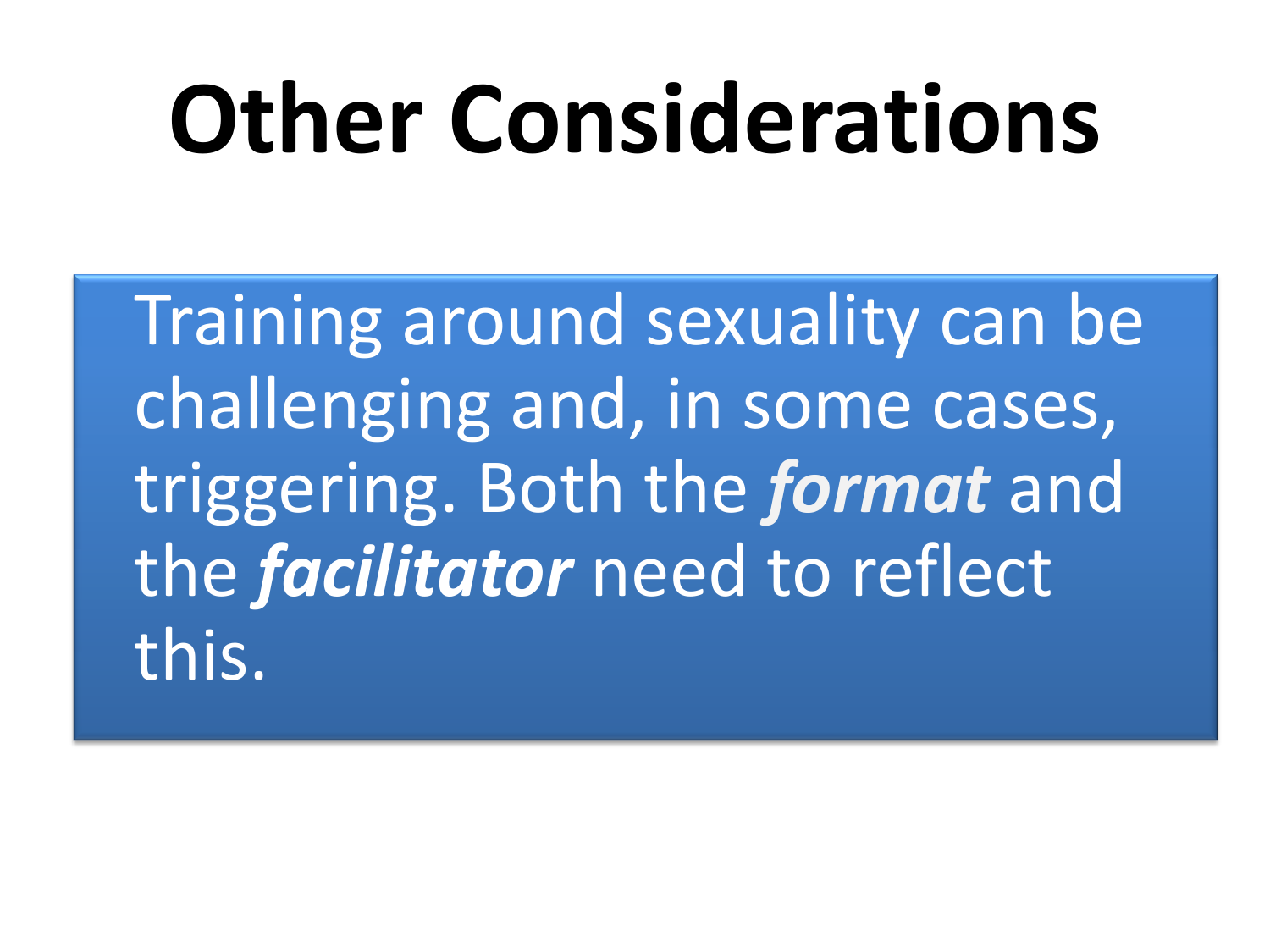## **Remember the Challenges**

#### **Format**

- **Allow for breaks**
- **Chunk content**
	- **Values vs. Knowledge**
- **Allow for anonymity**
- **Small group work**
- **Provide follow-up**

#### **Facilitator**

- **Experienced in teaching about sexuality**
- **Acknowledges the challenges**
- **Understands the audience**
- **Able to "read" the room**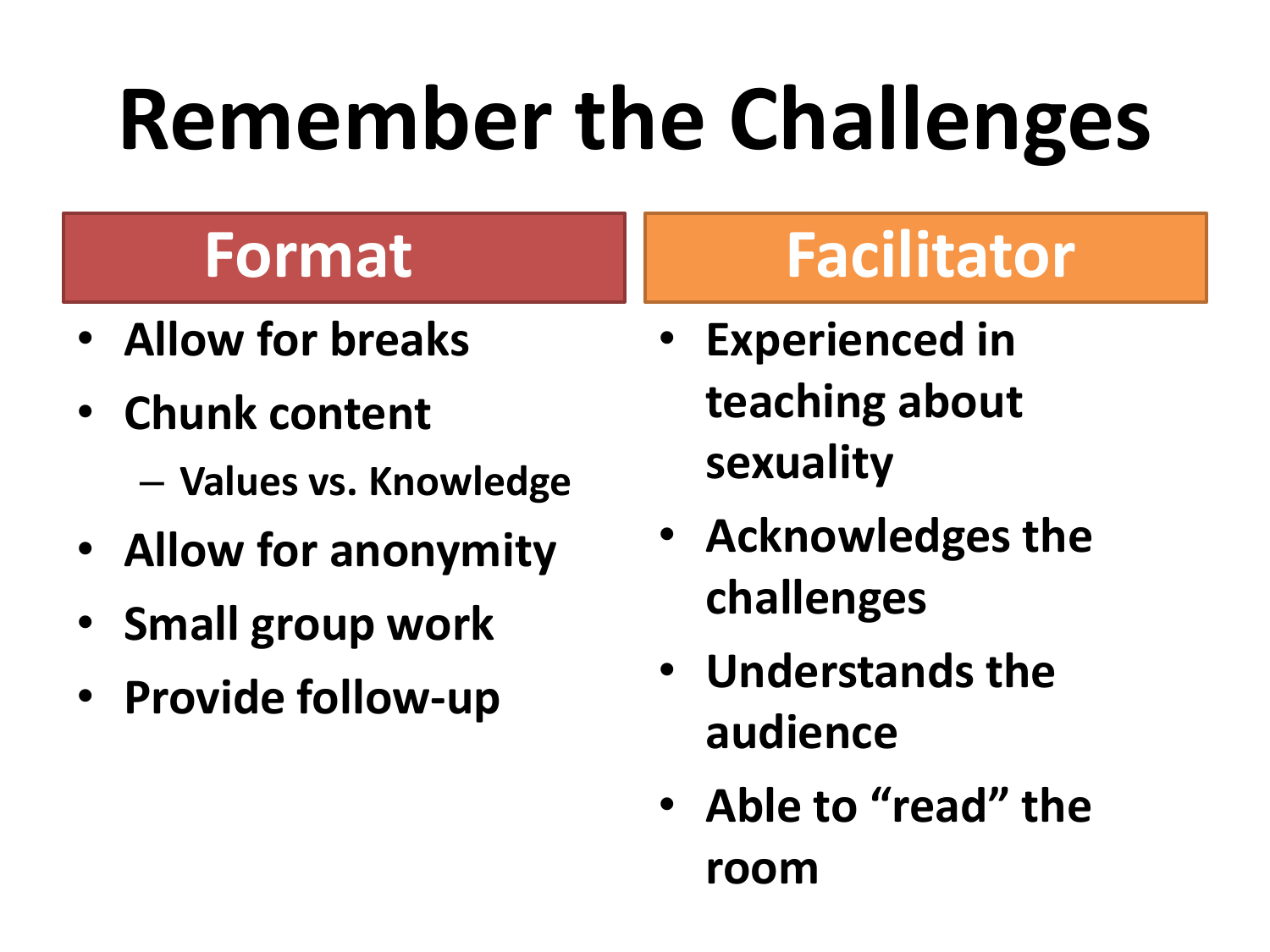# **Future Directions**



**Healthy Sexuality Incorporated into Training for All Sexual Assault Agency Staff**



**Collaboration Between Sexuality Education & Sexual Assault Prevention Fields** 

**Evaluate Training to Ensure Efficacy**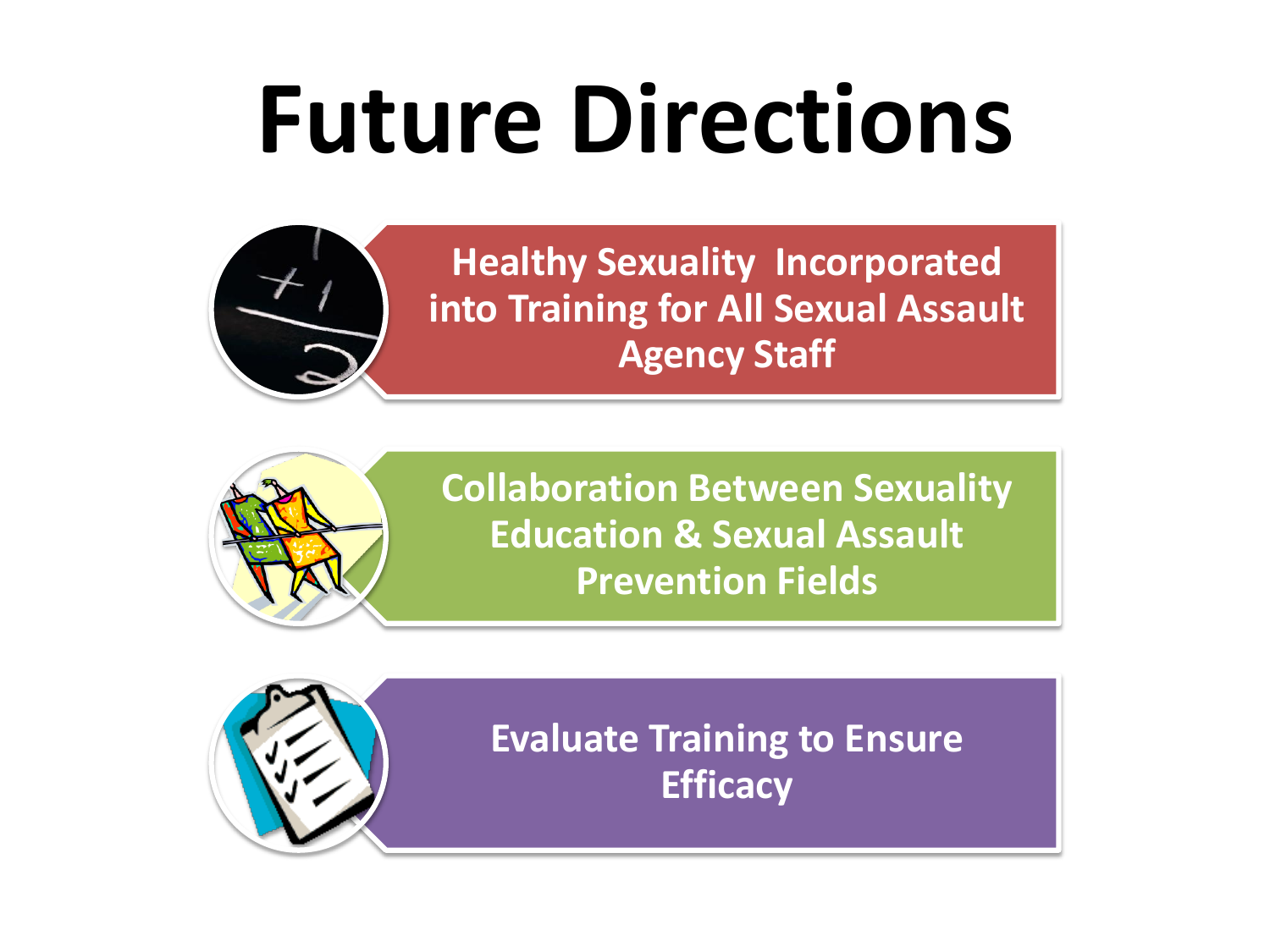### **Questions?**

#### **Thank you!**

alison.bellavance@gmail.com